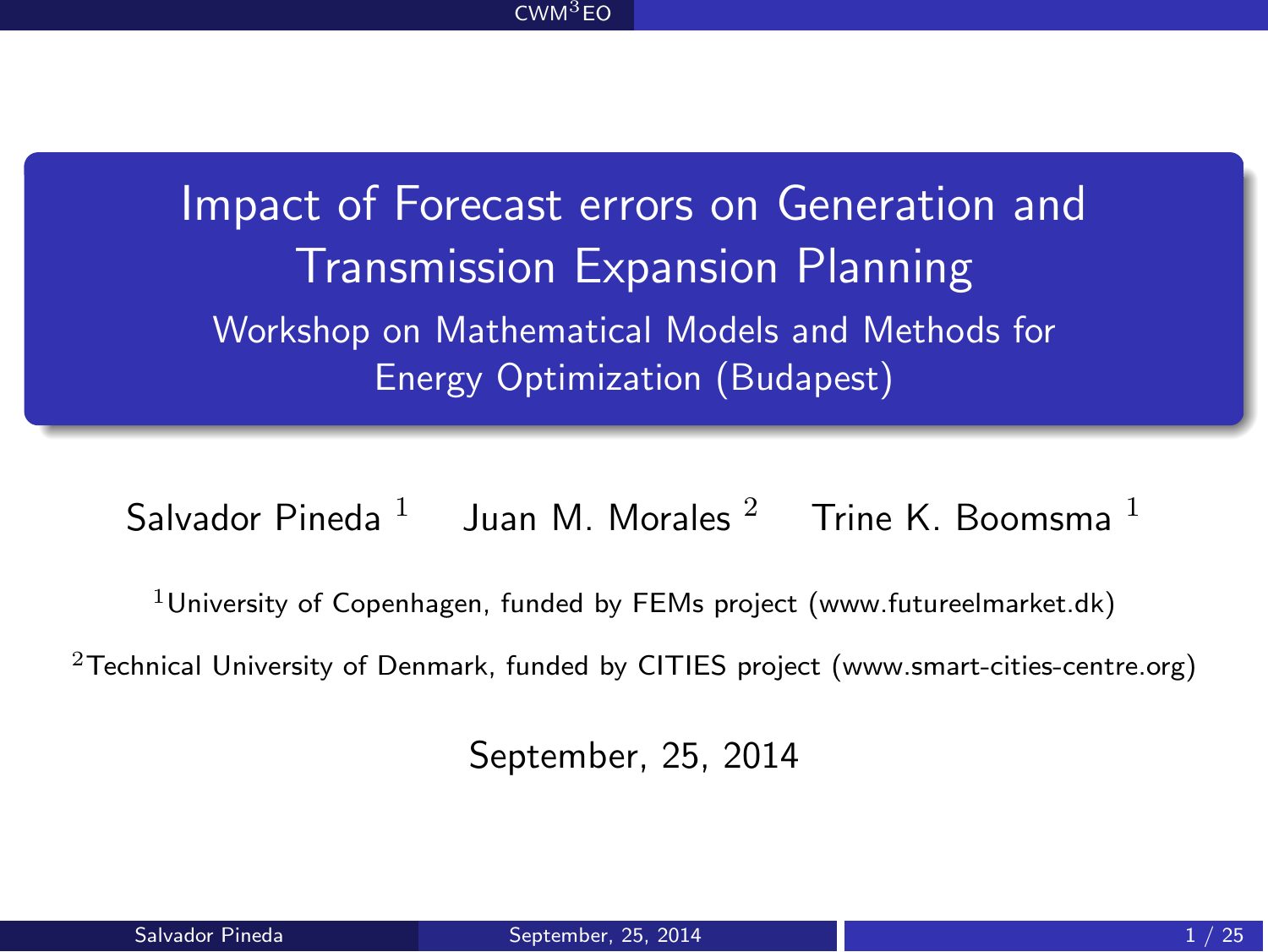#### <span id="page-1-0"></span>Energy systems

- A **power system** is a network of electrical components used to supply, transmit and use electric power
- $\bullet$  Electricity cannot be **stored**: generation  $=$  demand
- **•** Increase in production by **renewable** sources: new challenges



Source: Berkeley Lab estimates based on data from Navigant, EIA, and elsewhere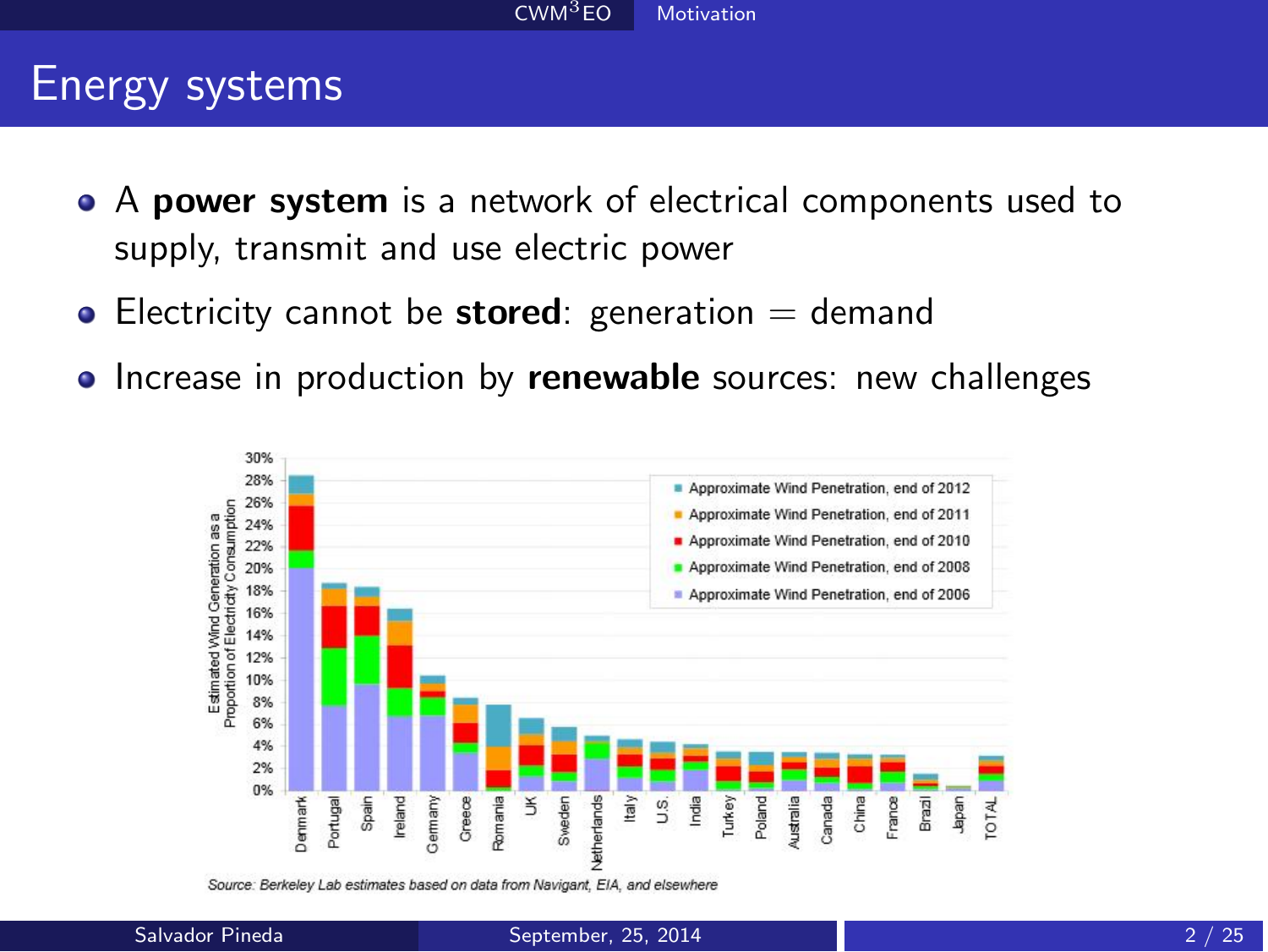#### <span id="page-2-0"></span>Wind power production

- Wind power production **varies** through time
- Wind power production is **hard to predict** in advance

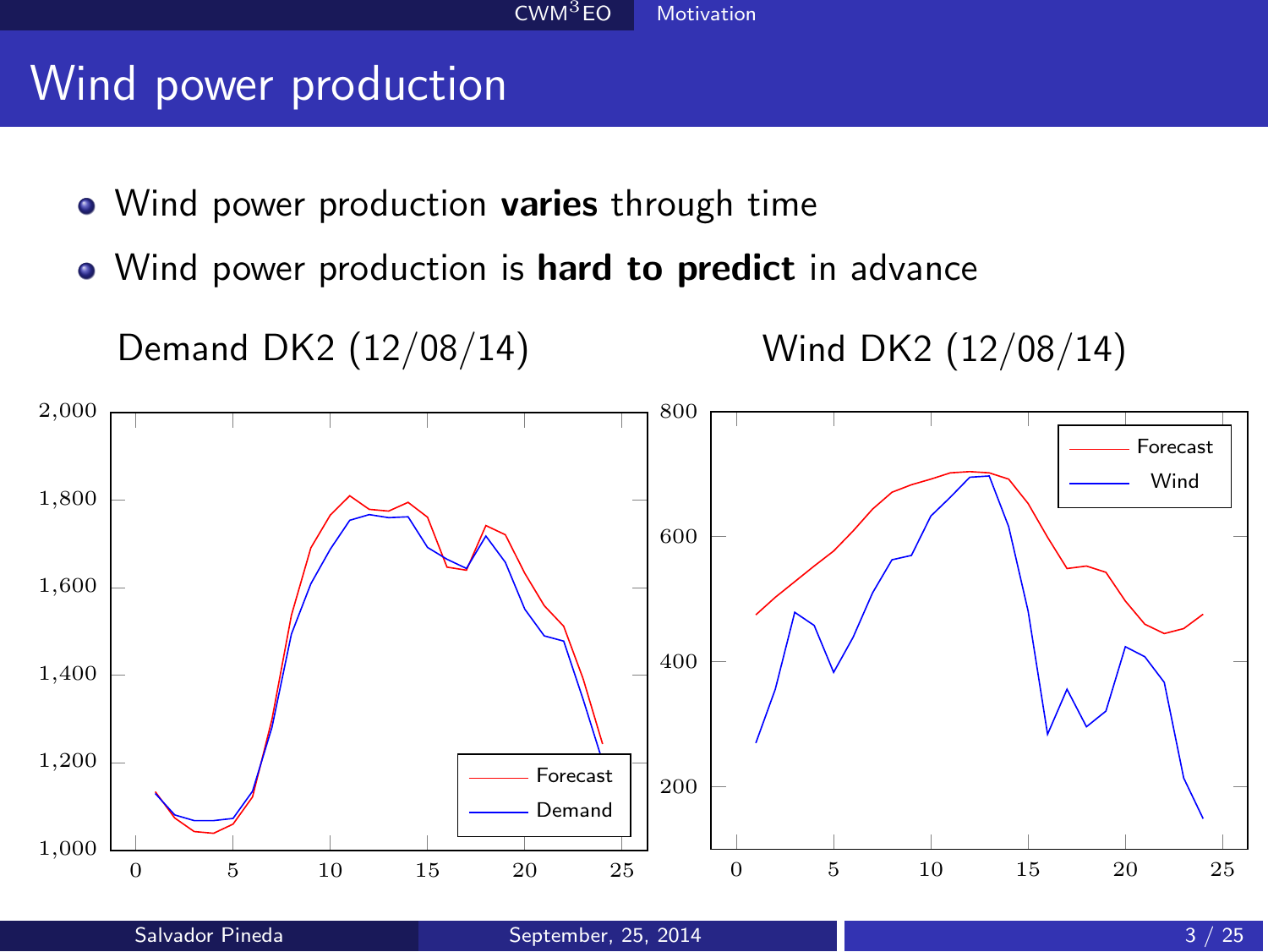#### <span id="page-3-0"></span>We were wondering...

- How can we account for forecast errors within current generation and transmission capacity expansion models?
- What is the impact of these forecast errors on generation and transmission capacity expansion planning?
- What is the impact of the market design on generation and transmission capacity expansion planning?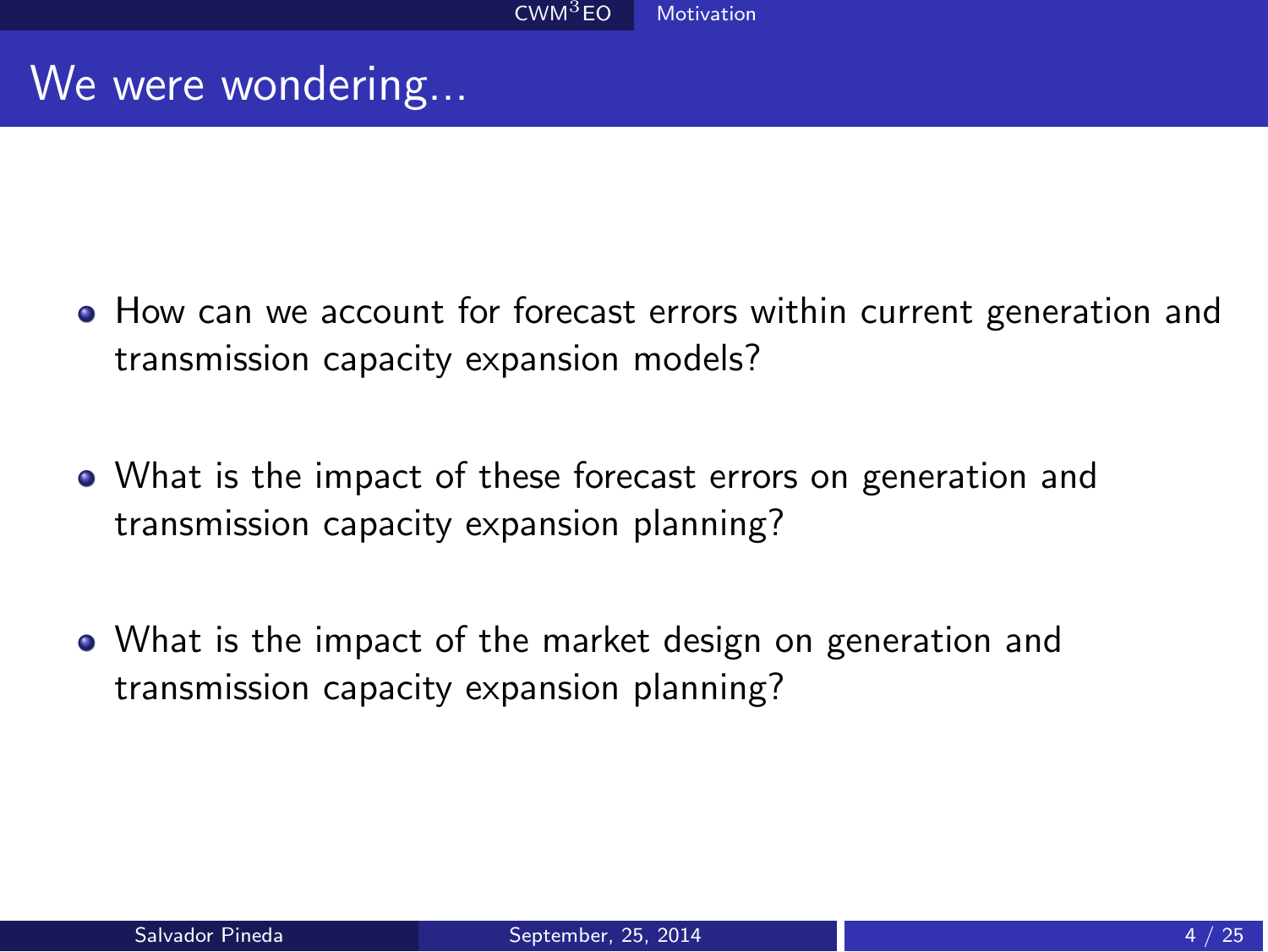#### <span id="page-4-0"></span>Some assumptions

- Static expansion models (single target year)
- Focus on short-term uncertainties (scenarios)
- No inter-temporal constraints (stationary process)
- **•** Energy-only market with marginal pricing
- Perfect competitive market
- Convex production cost functions
- **o** Inelastic demand
- DC representation of the network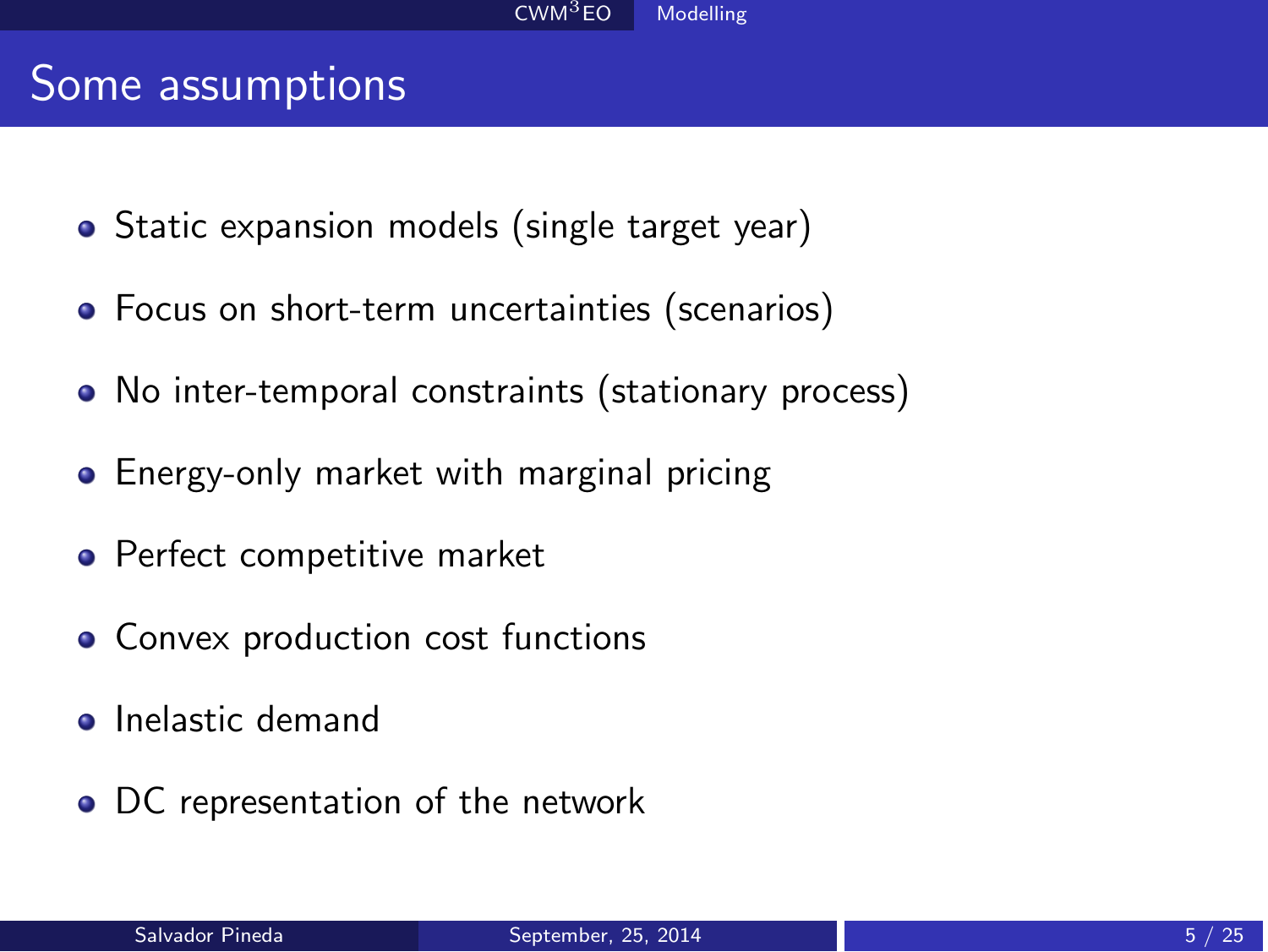#### <span id="page-5-0"></span>Two markets floors

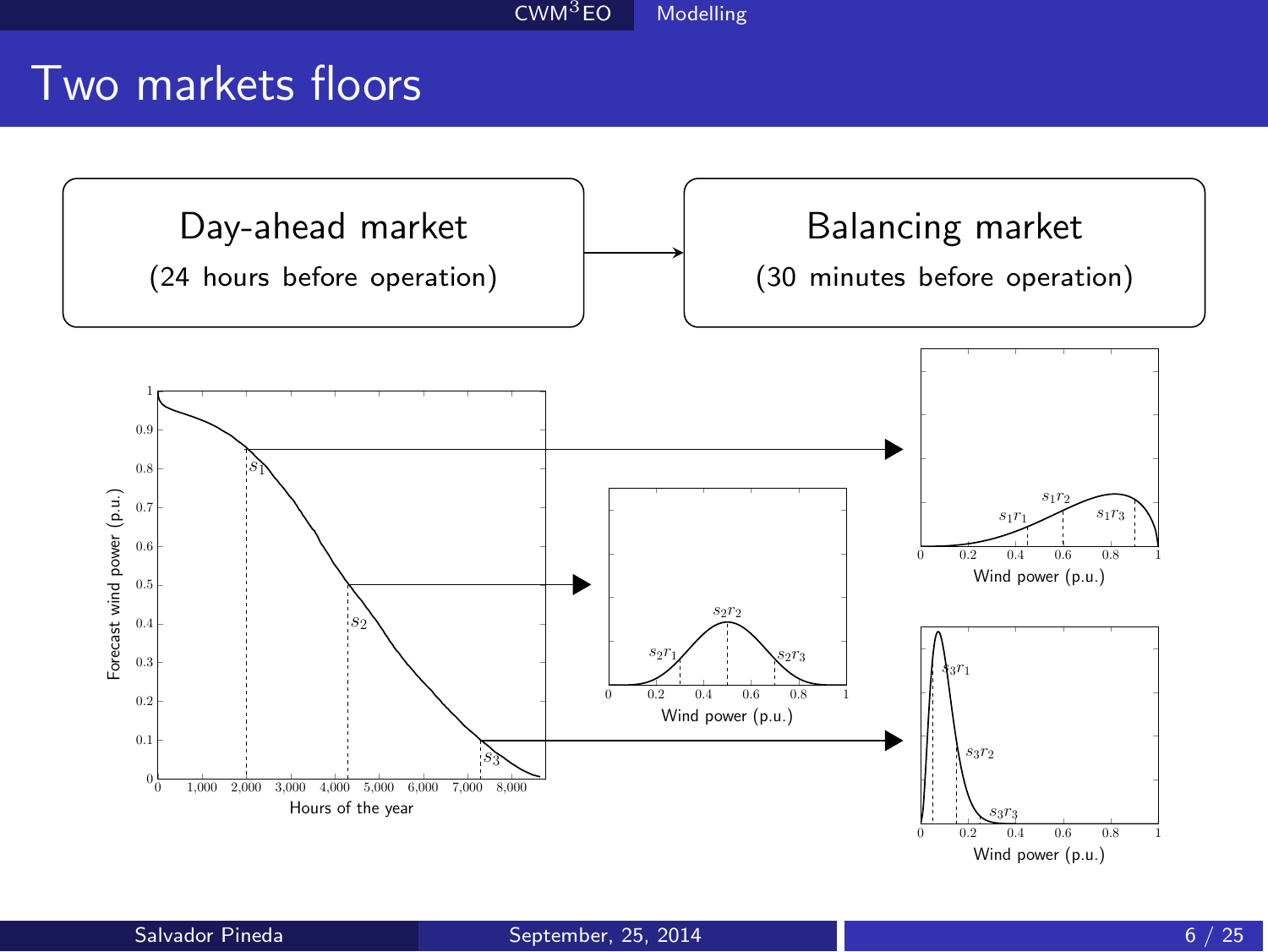#### <span id="page-6-0"></span>Coordination between the two market floors



- Cheapest day-ahead
- **•** Expensive balancing
- High total cost
- Reserves after energy
- More expensive day-ahead
- Cheaper balancing
- Minimum total cost
- Simultaneous reserve and energy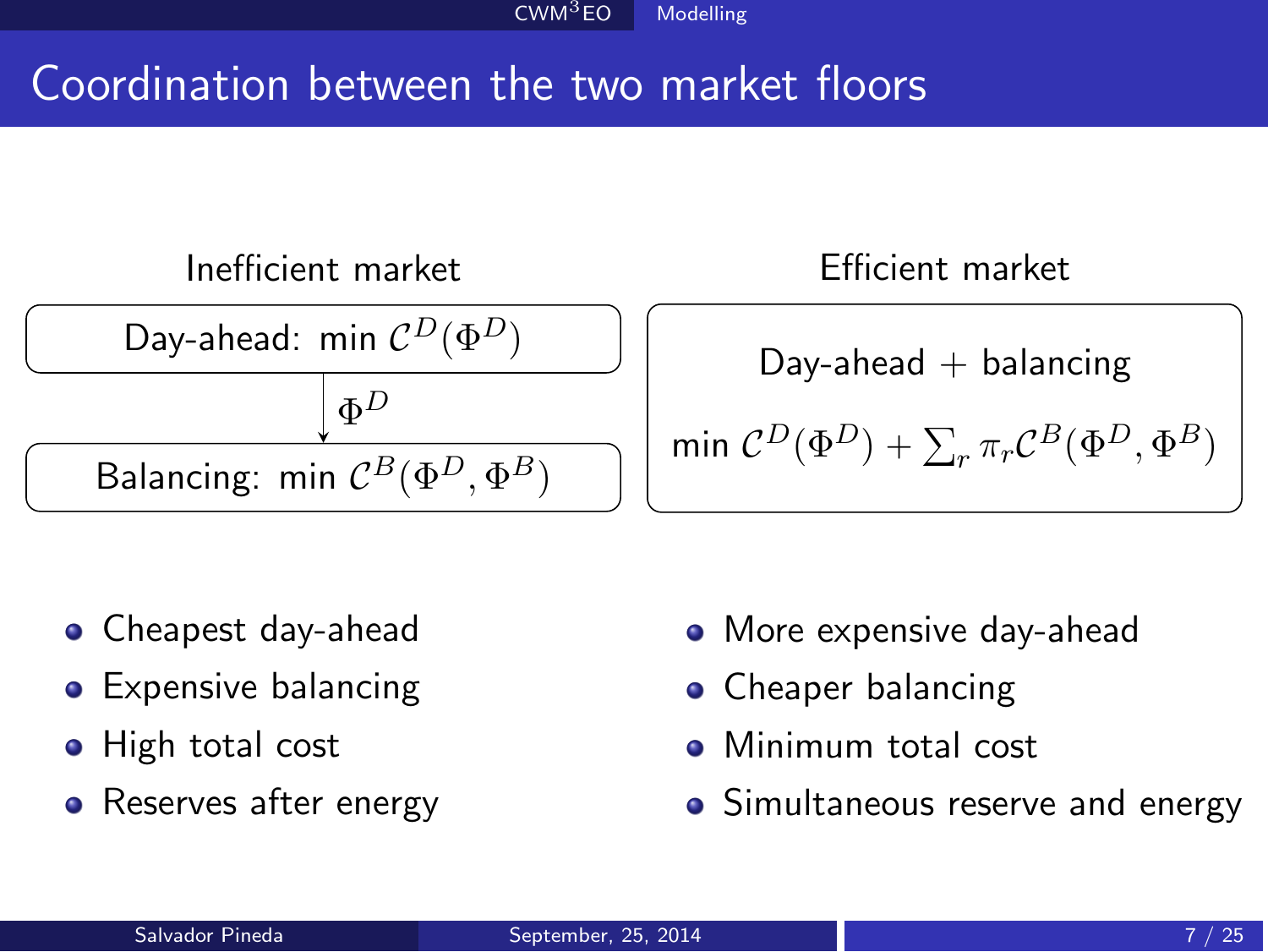#### <span id="page-7-0"></span>We have investigated

- The impact of forecast errors on GE of stochastic units by a central planner:
	- **Central GEP** without forecast errors
	- Central GEP with forecast errors under efficient market
	- Central GEP with forecast errors under inefficient market
- How a collusion of producers affects the GE of stochastic units:
	- Collusion GEP without forecast errors
	- Collusion GEP with forecast errors under efficient market
	- Collusion GEP with forecast errors under inefficient market
- The impact of forecast errors on G&T expansion by a central planner:
	- **G&TEP** without forecast errors
	- G&TEP with forecast errors under efficient market
	- G&TEP with forecast errors under inefficient market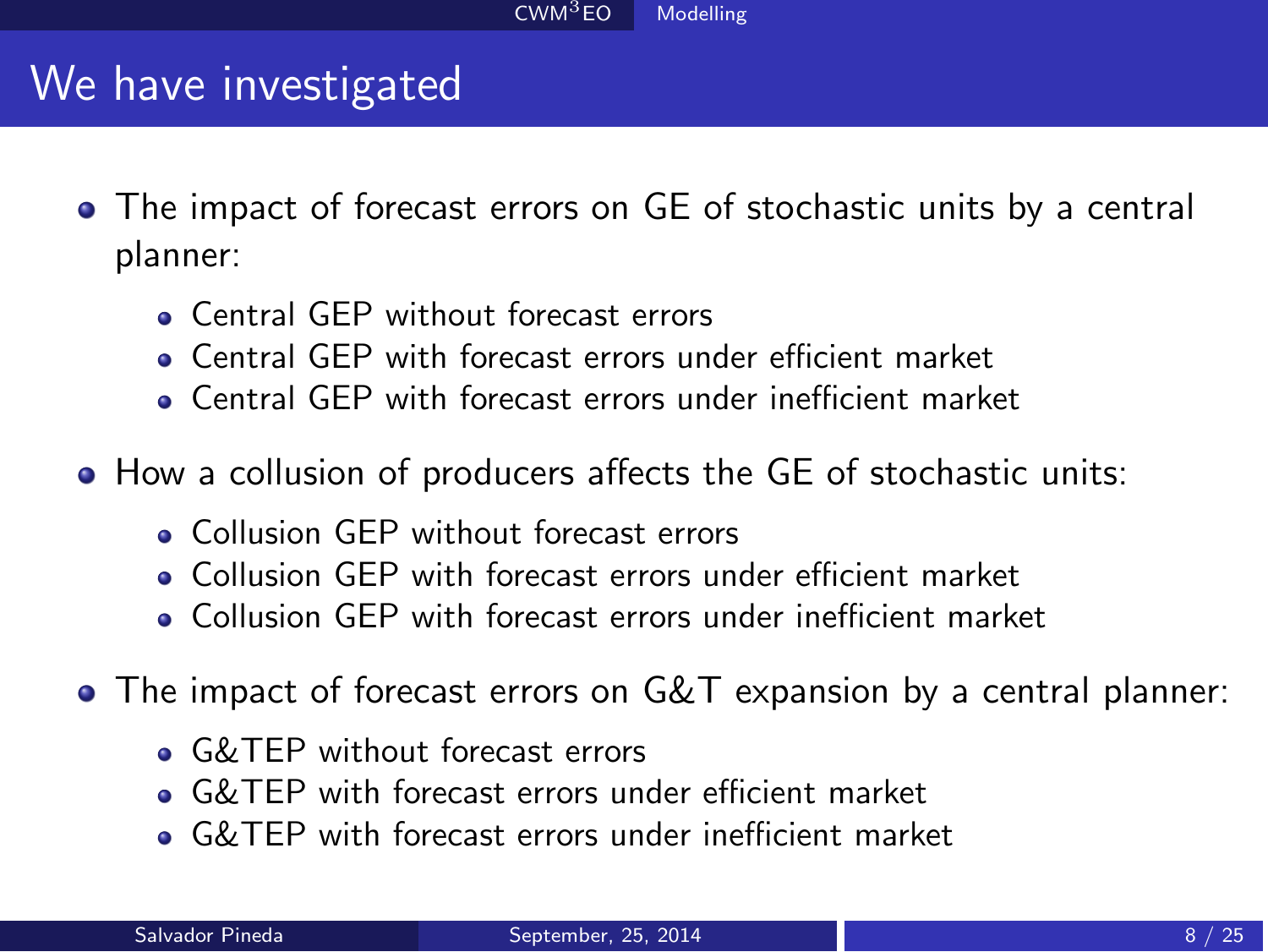#### <span id="page-8-0"></span>Central GEP without forecast errors

$$
\begin{aligned}\n\underset{\overline{p}^{W}, \Phi_{s}^{D}}{\text{Min}} \quad & \sum_{s} \tau_{s} \mathcal{C}^{D} \left( \Phi_{s}^{D} \right) + \mathcal{C}^{I} \left( \overline{p}^{W} \right) \\
\text{s.t.} \quad & f \left( \overline{p}^{W} \right) \leq 0 \\
& h^{D} \left( \Phi_{s}^{D}; l_{s} \right) = 0, \quad \forall s \\
& g^{D} \left( \overline{p}^{W}, \Phi_{s}^{D}; \rho_{s} \right) \leq 0, \quad \forall s.\n\end{aligned}
$$

- $\bar{p}^W$  capacity to be installed
- $\Phi^D_s$ *<sup>s</sup>* dispatch decisions
- *ρ<sup>s</sup>* capacity factor of stochastic units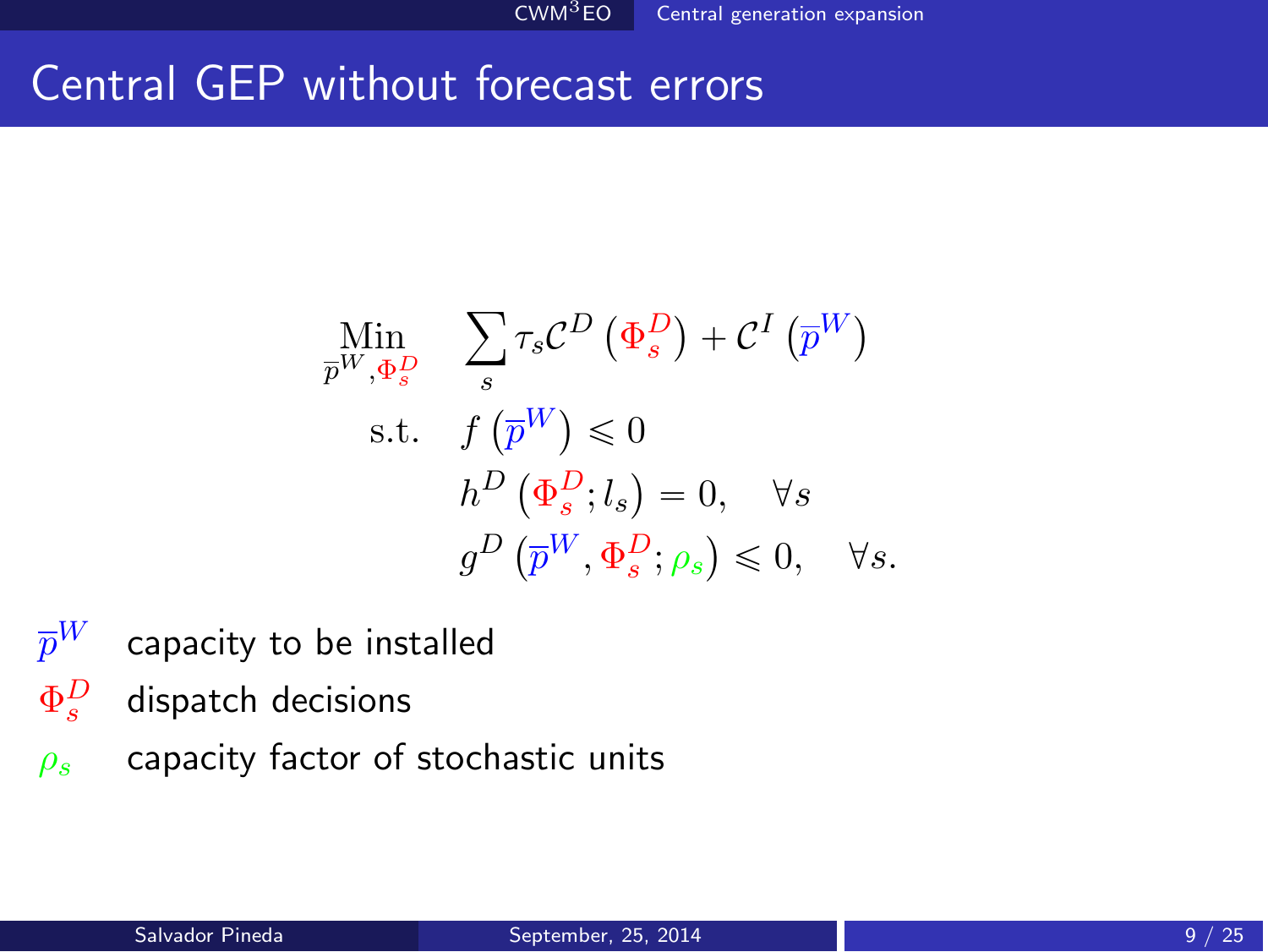#### <span id="page-9-0"></span>Central GEP with forecast errors under efficient market

$$
\begin{aligned}\n\min_{\bar{p}^{W}, \Phi_{s}^{D}, \Phi_{sr}^{B}} &\quad & \sum_{s} \tau_{s} \left( \mathcal{C}^{D} \left( \Phi_{s}^{D} \right) + \sum_{r} \pi_{sr} \mathcal{C}^{B} \left( \Phi_{sr}^{B} \right) \right) + \mathcal{C}^{I} \left( \bar{p}^{W} \right) \\
&\text{s.t.} \quad f \left( \bar{p}^{W} \right) \leq 0 \\
&\quad & h^{D} \left( \Phi_{s}^{D}; l_{s} \right) = 0, \quad \forall s \\
&\quad & g^{D} \left( \bar{p}^{W}, \Phi_{s}^{D}; \rho_{s} \right) \leq 0, \quad \forall s \\
&\quad & h^{B} \left( \Phi_{sr}^{B} \right) = 0, \quad \forall s, \forall r \\
&\quad & g^{B} \left( \bar{p}^{W}, \Phi_{s}^{D}, \Phi_{sr}^{B}; \rho_{s}, \Delta \rho_{sr} \right) \leq 0, \quad \forall s, \forall r.\n\end{aligned}
$$

 $\Phi^B_{s\bar{\imath}}$ re-dispatch decisions ∆*ρsr* variation of capacity factor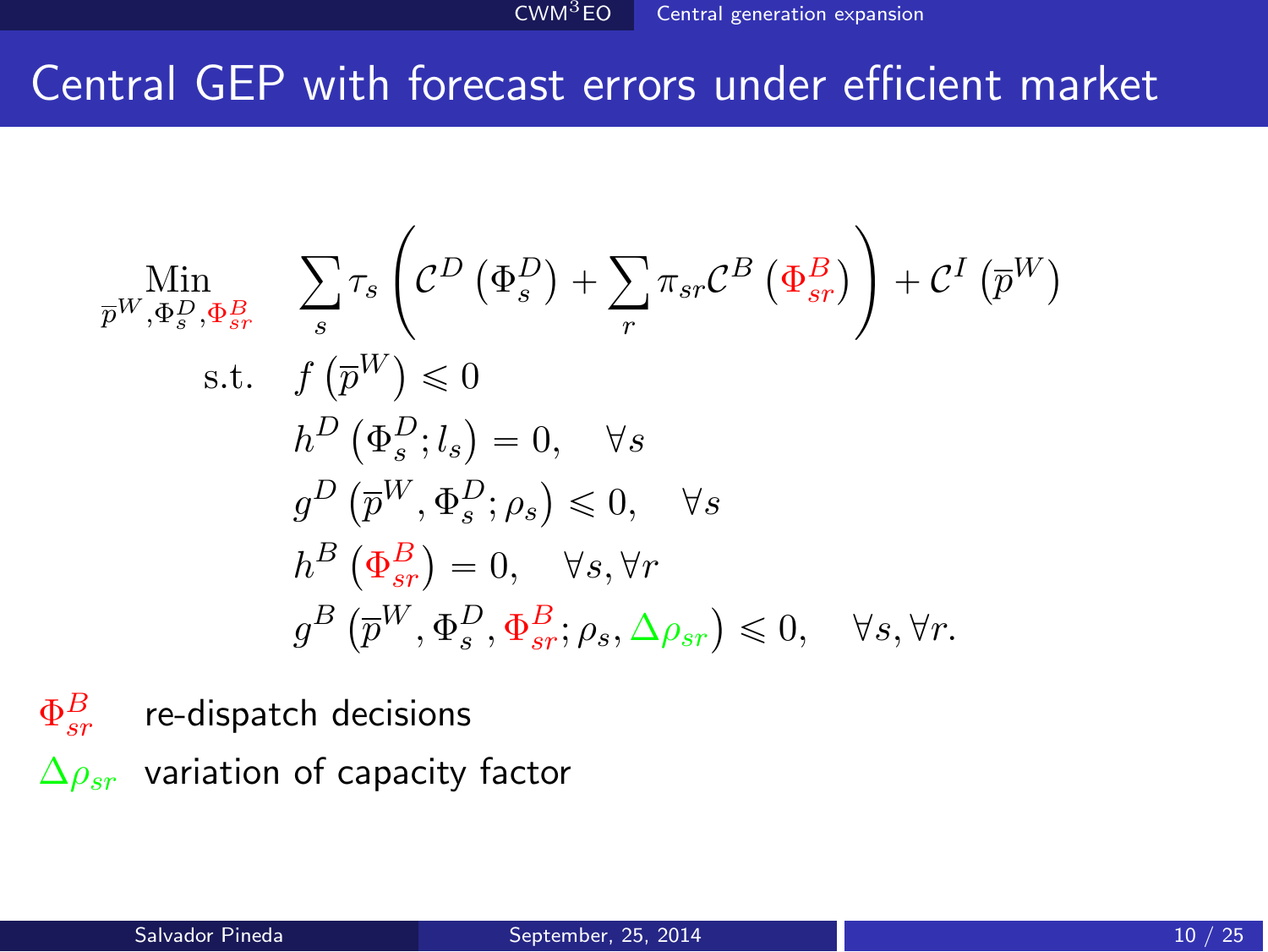#### <span id="page-10-0"></span>Central GEP with forecast errors under inefficient market

$$
\begin{aligned}\n\min_{\overline{p}^{W}, \Phi_{s}^{D}, \Phi_{sr}^{B}} \quad & \sum_{s} \tau_{s} \left( \mathcal{C}^{D} \left( \Phi_{s}^{D} \right) + \sum_{r} \pi_{sr} \mathcal{C}^{B} \left( \Phi_{sr}^{B} \right) \right) + \mathcal{C}^{I} \left( \overline{p}^{W} \right) \\
\text{s.t.} \quad & f \left( \overline{p}^{W} \right) \leq 0 \\
& h^{B} \left( \Phi_{sr}^{B} \right) = 0, \quad \forall s, \forall r \\
& g^{B} \left( \overline{p}^{W}, \Phi_{s}^{D}, \Phi_{sr}^{B}; \rho_{s}, \Delta \rho_{sr} \right) \leq 0, \quad \forall s, \forall r \\
& \Phi_{s}^{D} \in \arg \left\{ \begin{array}{c}\n\frac{\text{Min}}{\Phi_{s}^{D}} & \mathcal{C}^{D} \left( \Phi_{s}^{D} \right) \\
\text{s.t.} \quad & h^{D} \left( \Phi_{s}^{D}; l_{s} \right) = 0 \\
\text{s.t.} \quad & h^{D} \left( \Phi_{s}^{D}; l_{s} \right) = 0 \\
& g^{D} \left( \overline{p}^{W}, \Phi_{s}^{D}; \rho_{s} \right) \leq 0.\n\end{array} \right\} \forall s.\n\end{aligned}
$$

Impose cost merit-order at the day-ahead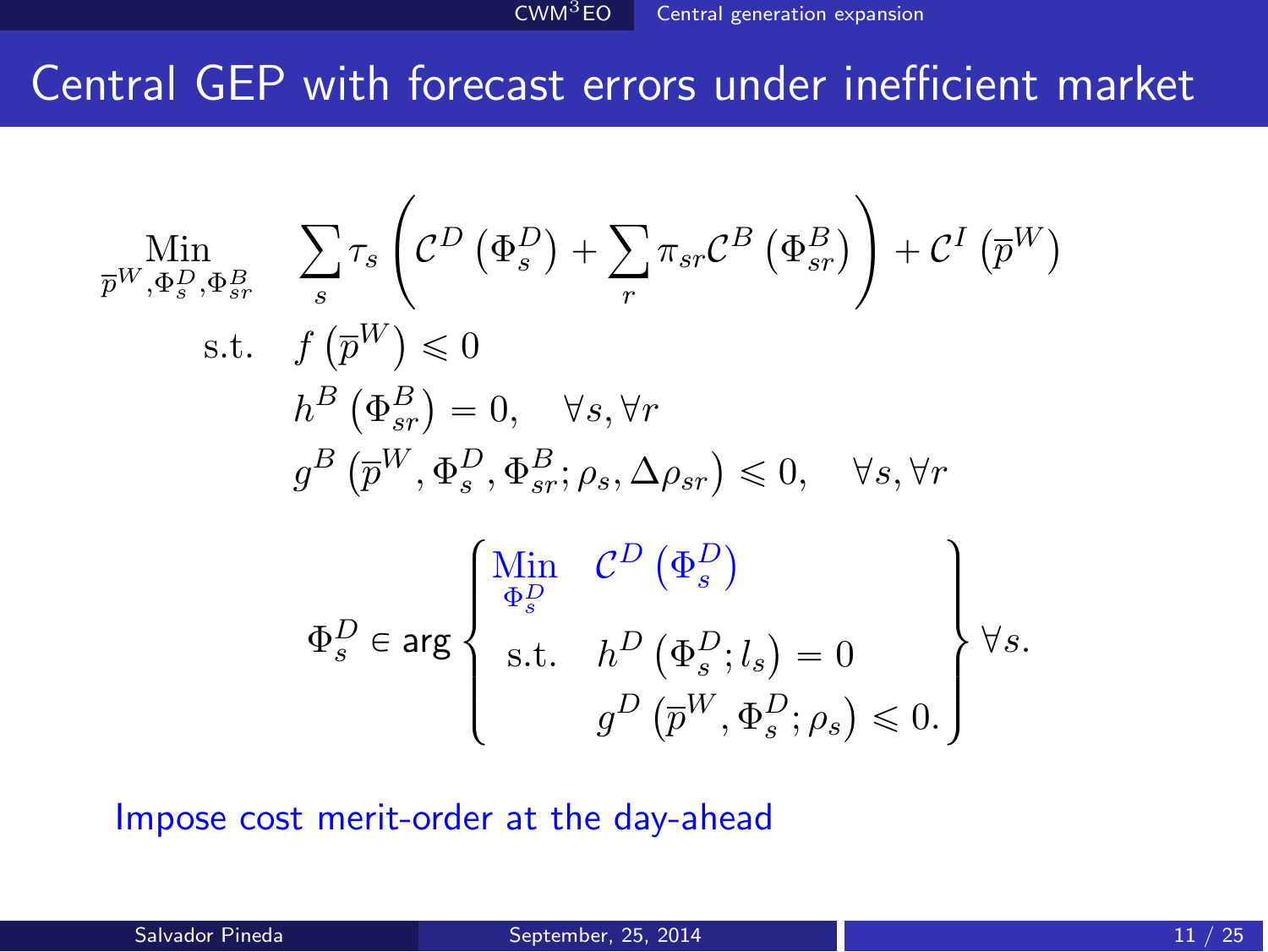#### <span id="page-11-0"></span>Data of illustrative example

- Four 100-MW inflexible blocks with marginal costs 20, 21, 22, 23
- Two 100-MW flexible blocks with marginal costs 24, 25
- A constant load of 400 MW and no network
- Expansion of one hundred 5-MW units with a cost of \$430000
- Two time segments:  $\rho_{s1} = 0.2$  and  $\rho_{s2} = 0.8$
- Four equiprobable scenarios for forecast errors:

$$
\Delta \rho_{s1r1} = -0.07 \quad \Delta \rho_{s1r2} = -0.02 \quad \Delta \rho_{s1r3} = 0.02 \quad \Delta \rho_{s1r4} = 0.08
$$
  
\n
$$
\Delta \rho_{s2r1} = -0.26 \quad \Delta \rho_{s2r2} = -0.02 \quad \Delta \rho_{s2r3} = 0.10 \quad \Delta \rho_{s2r4} = 0.18
$$

Ē.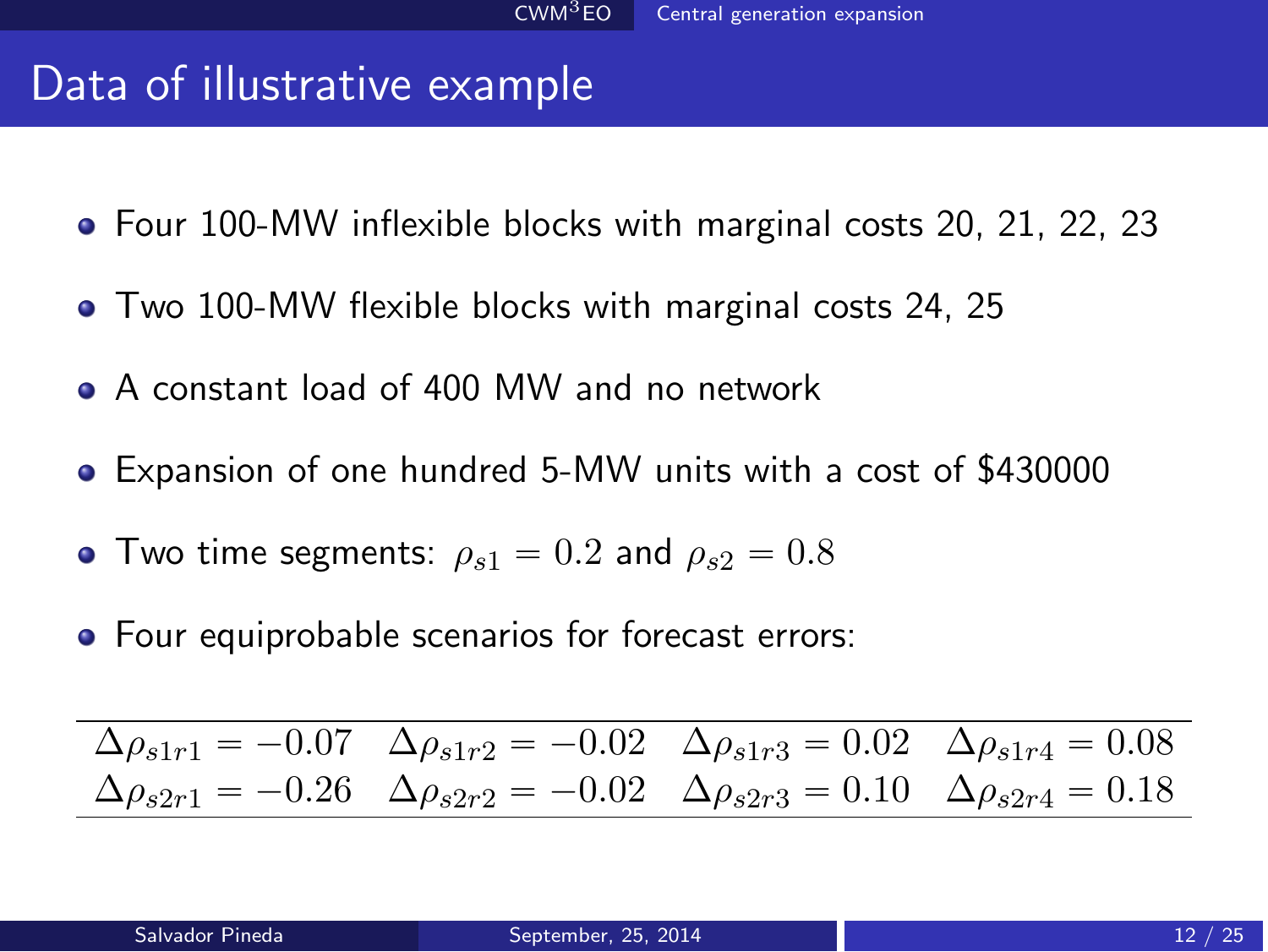#### <span id="page-12-0"></span>Generation expansion under perfect competition

|                 |       |       | $\overline{p}$ (MW) $C^I$ (\$M) $\overline{C}^D$ (\$M) $\overline{C}^B$ (\$M) $\overline{C}$ (\$M) $\psi$ (%) |       |             |  |
|-----------------|-------|-------|---------------------------------------------------------------------------------------------------------------|-------|-------------|--|
| No errors       | - 410 | 35.26 | 35.82                                                                                                         | 0.00  | 71.08 51.25 |  |
| Efficient       | 360   | 30.96 | 42.35                                                                                                         | -0.83 | 72.48 45.02 |  |
| Inefficient 250 |       | 21.50 | 50.58                                                                                                         | 2.45  | 74.54 28.34 |  |

- Without forecast errors we get the highest capacity and wind share
- Forecast errors reduce the installed capacity and the wind share
- An efficient market designs soften the adverse effects of forecast errors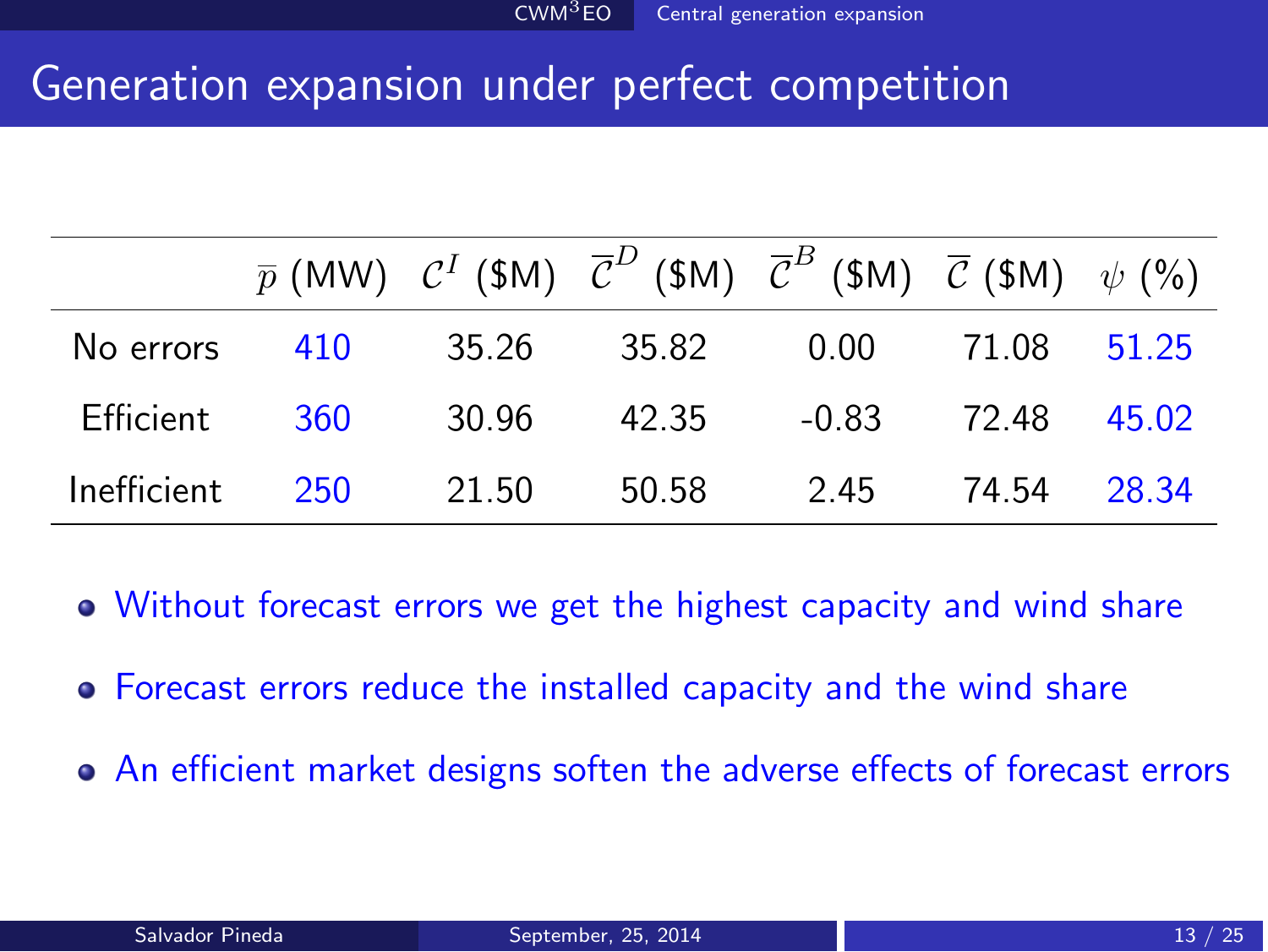#### <span id="page-13-0"></span>Collusion GEP without forecast errors

$$
\begin{aligned}\n\text{Max} & \sum_{s} \tau_{s} \Pi^{D} \left( \Phi_{s}^{D}, \lambda_{s}^{D} \right) - \mathcal{C}^{I} \left( \overline{p}^{W} \right) \\
\text{s.t.} & f \left( \overline{p}^{W} \right) \leq 0 \\
(\Phi_{s}^{D}, \lambda_{s}^{D}) \in \text{arg} \left\{ \begin{array}{l}\n\text{Min} & \mathcal{C}^{D} \left( \Phi_{s}^{D} \right) \\
\Phi_{s}^{D} & \text{s.t.} & h^{D} \left( \Phi_{s}^{D}; l_{s} \right) = 0 : \lambda_{s}^{D} \\
g^{D} \left( \overline{p}^{W}, \Phi_{s}^{D}; \rho_{s} \right) \leq 0\n\end{array} \right\} \forall s\n\end{aligned}
$$

Π*<sup>D</sup>* revenue in the day-ahead market  $\lambda_s^D$  day-ahead price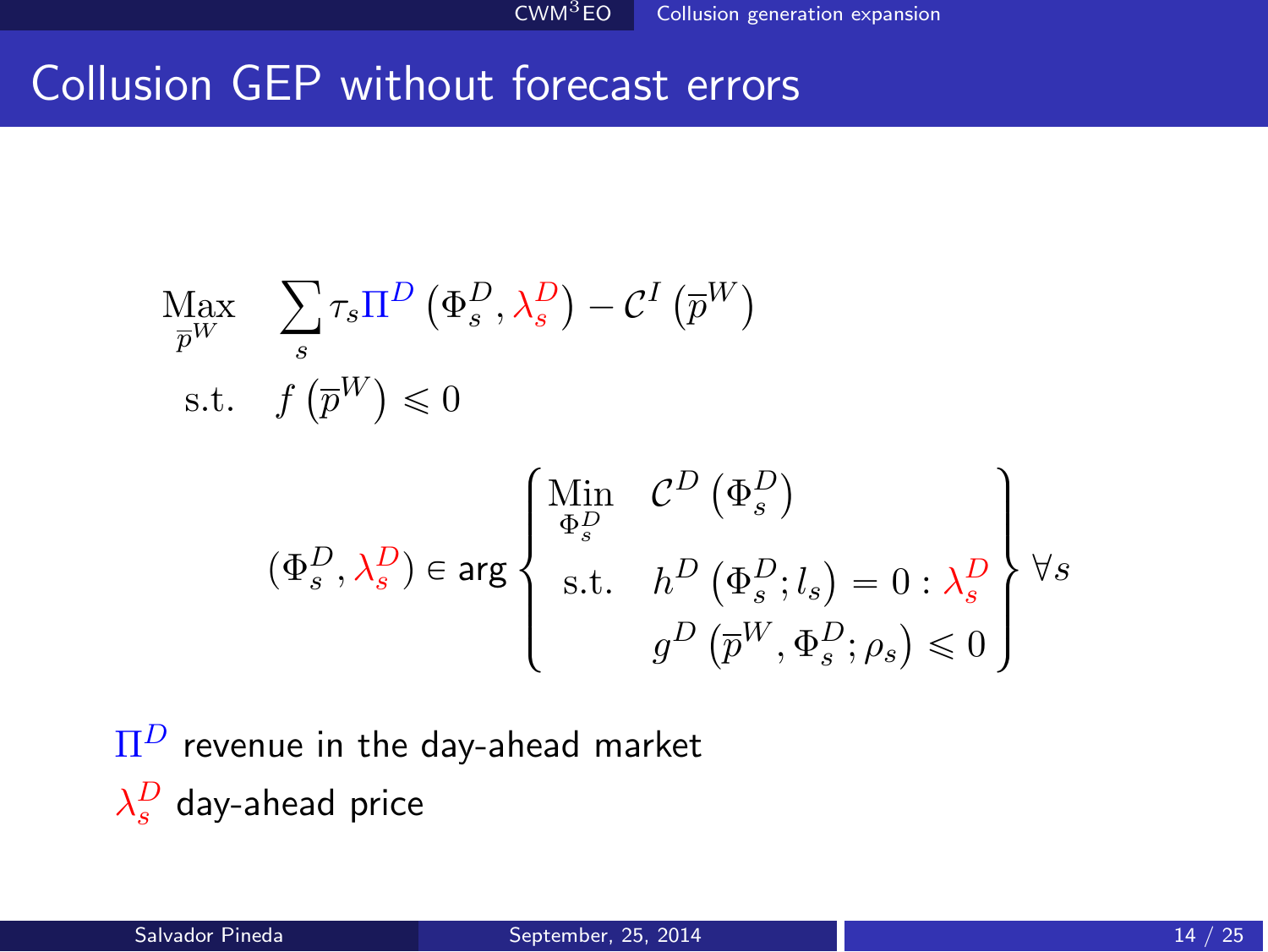#### <span id="page-14-0"></span>Collusion GEP with forecast errors under efficient market

$$
\begin{aligned}\n\max_{\overline{p}^W} & \sum_{s} \tau_s \left( \Pi^D \left( \Phi_s^D, \lambda_s^D \right) + \sum_{r} \pi_{sr} \Pi^B \left( \Phi_{sr}^B, \lambda_{sr}^B \right) \right) - \mathcal{C}^I \left( \overline{p}^W \right) \\
\text{s.t.} & f \left( \overline{p}^W \right) \leq 0\n\end{aligned}
$$

$$
\begin{pmatrix}\n\Phi_{s}^{D}, \lambda_{s}^{D} \\
\Phi_{s}^{D}, \Phi_{sr}^{B} \\
\Phi_{sr}^{B}, \lambda_{sr}^{B}\n\end{pmatrix} \in \arg \left\{\n\begin{array}{c}\n\Phi_{s}^{D}, \Phi_{sr}^{B} & \mathcal{C}^{D} \left(\Phi_{s}^{D}\right) + \sum_{r} \pi_{sr} \mathcal{C}^{B} \left(\Phi_{sr}^{B}\right) \\
\text{s.t.} & h^{D} \left(\Phi_{s}^{D}; l_{s}\right) = 0 : \lambda_{s}^{D} \\
g^{D} \left(\overline{p}^{W}, \Phi_{s}^{D}; \rho_{s}\right) \leq 0 \\
h^{B} \left(\Phi_{sr}^{B}\right) = 0 : \pi_{sr} \lambda_{sr}^{B}, \quad \forall r \\
g^{B} \left(\overline{p}^{W}, \Phi_{s}^{D}, \Phi_{sr}^{B}; \rho_{s}, \Delta \rho_{sr}\right) \leq 0, \quad \forall r\n\end{array}\n\right\} \forall s
$$

 $\Pi^B$  revenue in the balancing market  $\lambda_{sr}^B$  balancing price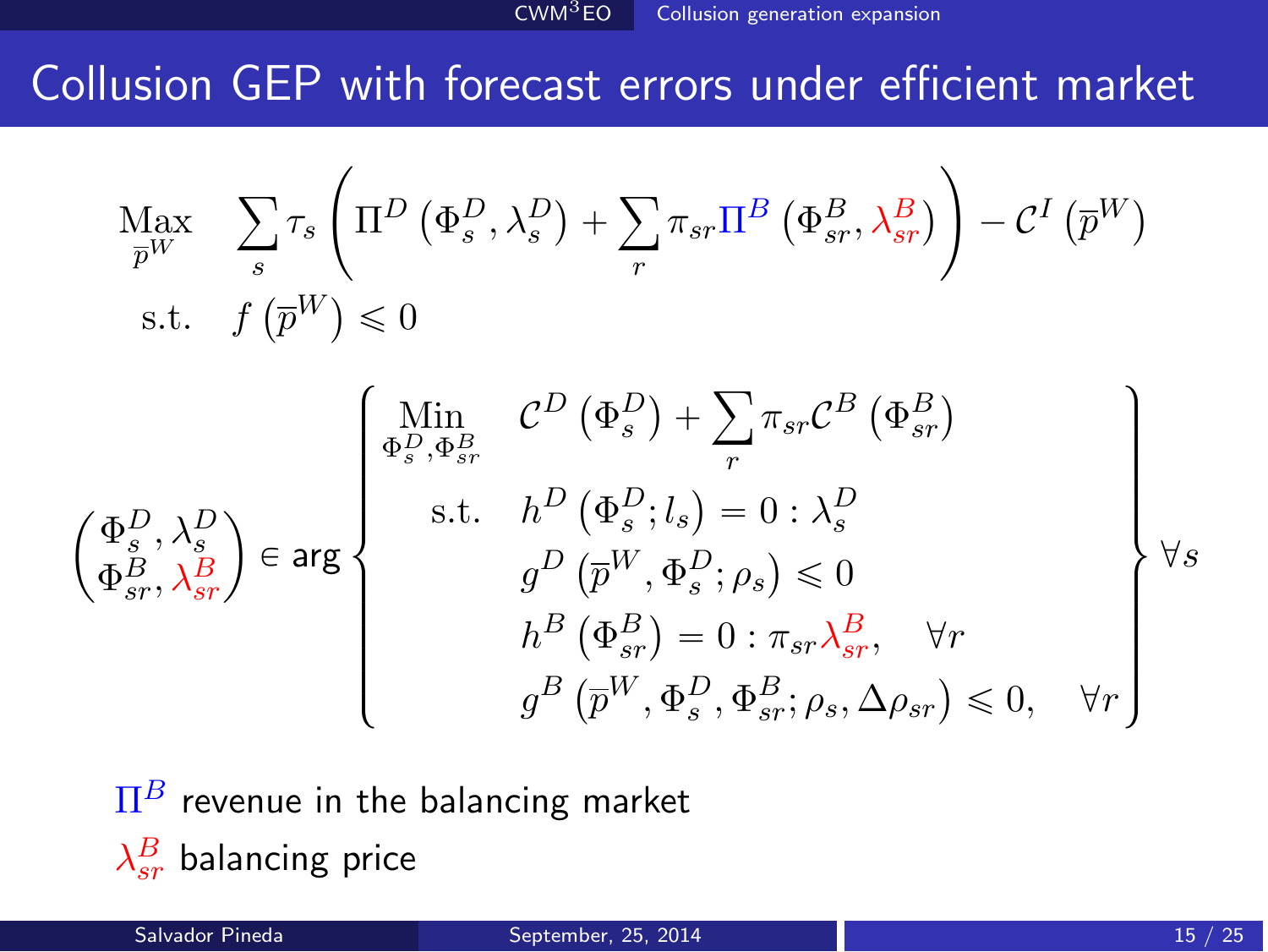#### <span id="page-15-0"></span>Collusion GEP with forecast errors under inefficient market

$$
\begin{aligned}\n\text{Max} \quad & \sum_{s} \tau_{s} \left( \Pi^{D} \left( \Phi_{s}^{D}, \lambda_{s}^{D} \right) + \sum_{r} \pi_{sr} \Pi^{B} \left( \Phi_{sr}^{B}, \lambda_{sr}^{B} \right) \right) - \mathcal{C}^{I} \left( \overline{p}^{W} \right) \\
\text{s.t.} \quad & f \left( \overline{p}^{W} \right) \leq 0 \\
(\Phi_{s}^{D}, \lambda_{s}^{D}) \in \text{arg} \left\{ \begin{array}{l}\n\text{Min} \quad & \mathcal{C}^{D} \left( \Phi_{s}^{D} \right) \\
\Phi_{s}^{D} \quad & \\
\text{s.t.} \quad & h^{D} \left( \Phi_{s}^{D}; l_{s} \right) = 0 : \lambda_{s}^{D} \\
g^{D} \left( \overline{p}^{W}, \Phi_{s}^{D}; \rho_{s} \right) \leq 0\n\end{array} \right\} \\
\forall s \\
(\Phi_{sr}^{B}, \lambda_{sr}^{B}) \in \text{arg} \left\{ \begin{array}{l}\n\text{Min} \quad & \mathcal{C}^{B} \left( \Phi_{sr}^{B} \right) \\
\Phi_{sr}^{B} \quad & \\
\text{s.t.} \quad & h^{B} \left( \Phi_{sr}^{B} \right) = 0 : \lambda_{sr}^{B} \\
g^{B} \left( \overline{p}^{W}, \Phi_{s}^{D}, \Phi_{sr}^{B}; \rho_{s}, \Delta \rho_{sr} \right) \leq 0\n\end{array} \right\} \\
\forall sr.\n\end{aligned}
$$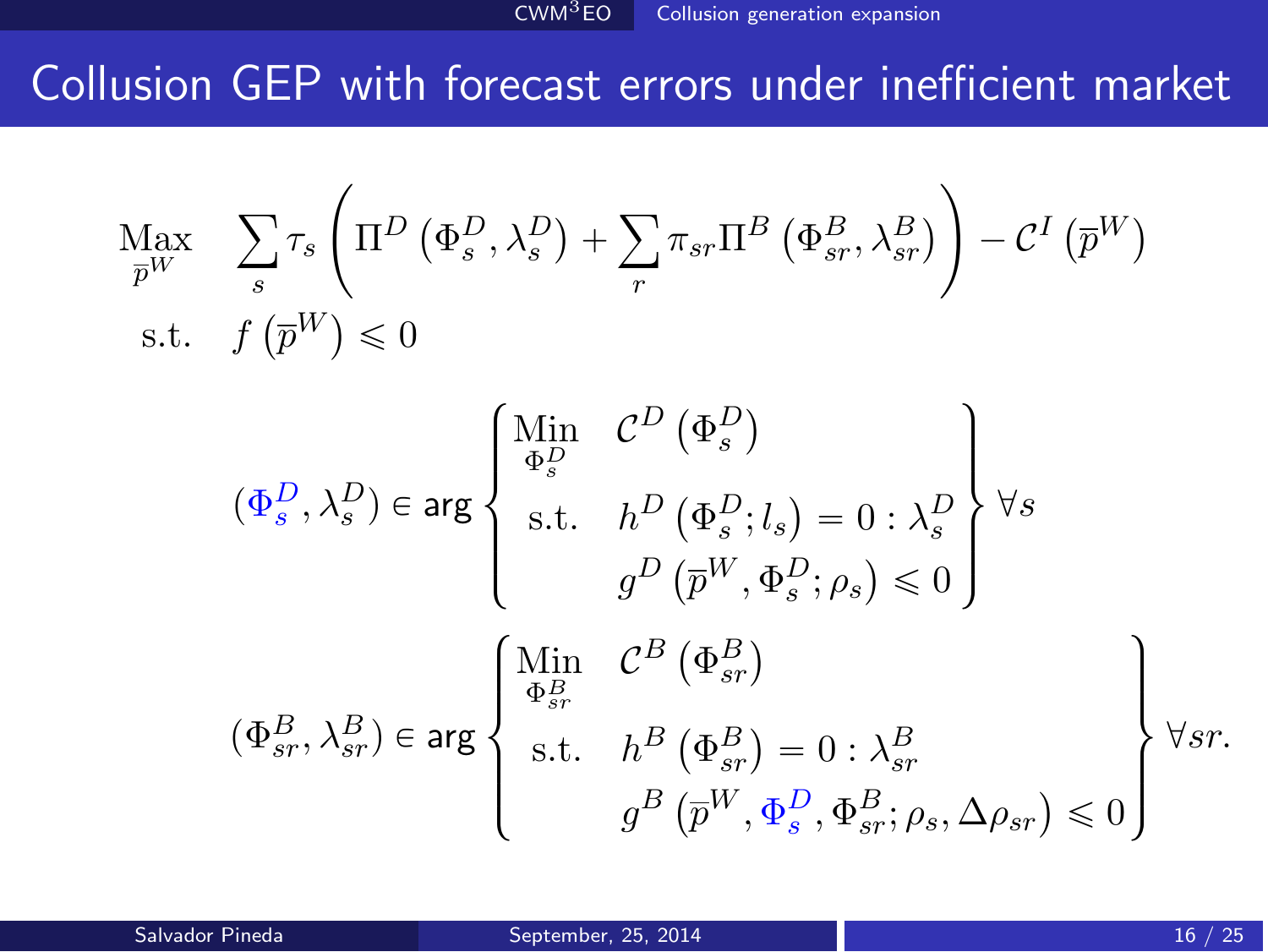#### <span id="page-16-0"></span>Collusion GEP with forecast errors under inefficient market

$$
\begin{aligned}\n\text{Max} \quad & \sum_{s} \pi_{s} \left( \Pi^{D} \left( \Phi_{s}^{D}, \hat{\lambda}_{s}^{D} \right) + \sum_{r} \pi_{sr} \Pi^{B} \left( \Phi_{sr}^{B}, \lambda_{sr}^{B} \right) \right) - \mathcal{C}^{I} \left( \overline{p}^{W} \right) \\
\text{s.t.} \quad & f \left( \overline{p}^{W} \right) \leq 0 \\
& \left( \begin{array}{cc}\n\text{Min} & \mathcal{C}^{D} \left( \Phi_{s}^{D} \right) + \sum_{r} \pi_{sr} \mathcal{C}^{B} \left( \Phi_{sr}^{B} \right) \\
\Phi_{s}^{D}, \Phi_{sr}^{B} & \mathcal{C}^{B} \left( \Phi_{sr}^{B} \right) \\
\text{s.t.} \quad & h^{B} \left( \Phi_{sr}^{B} \right) = 0 : \pi_{sr} \lambda_{sr}^{B} \\
& g^{B} \left( \overline{p}^{W}, \Phi_{s}^{D}, \Phi_{sr}^{B}; \rho_{s}, \Delta \rho_{sr} \right) \leq 0 \\
\Phi_{sr}^{B}, \lambda_{sr}^{B} \end{array} \right) \\
\begin{pmatrix}\n\Phi_{s}^{D}, & \lambda_{sr}^{D} \\
\Phi_{sr}^{D} \in \text{arg}\n\end{pmatrix}\n\begin{pmatrix}\n\text{Min} & \mathcal{C}^{D} \left( \Phi_{s}^{D} \right) \\
\Phi_{s}^{D} \in \text{arg}\n\end{pmatrix}\n\begin{pmatrix}\n\text{Min} & \mathcal{C}^{D} \left( \Phi_{s}^{D} \right) \\
\Phi_{s}^{D} \in \text{arg}\n\end{pmatrix}\n\begin{pmatrix}\n\text{Min} & \mathcal{C}^{D} \left( \Phi_{s}^{D} \right) \\
\Phi_{s}^{D} \in \text{arg}\n\end{pmatrix}\n\begin{pmatrix}\n\pi_{sr} & \pi_{sr} & \pi_{sr} \\
\pi_{sr} & \pi_{sr} & \pi_{sr} \\
\pi_{sr} & \pi_{sr} & \pi_{sr} \\
\pi_{sr} & \pi_{sr} & \pi_{sr} \\
\pi_{sr} & \pi_{sr} & \pi_{sr} \\
$$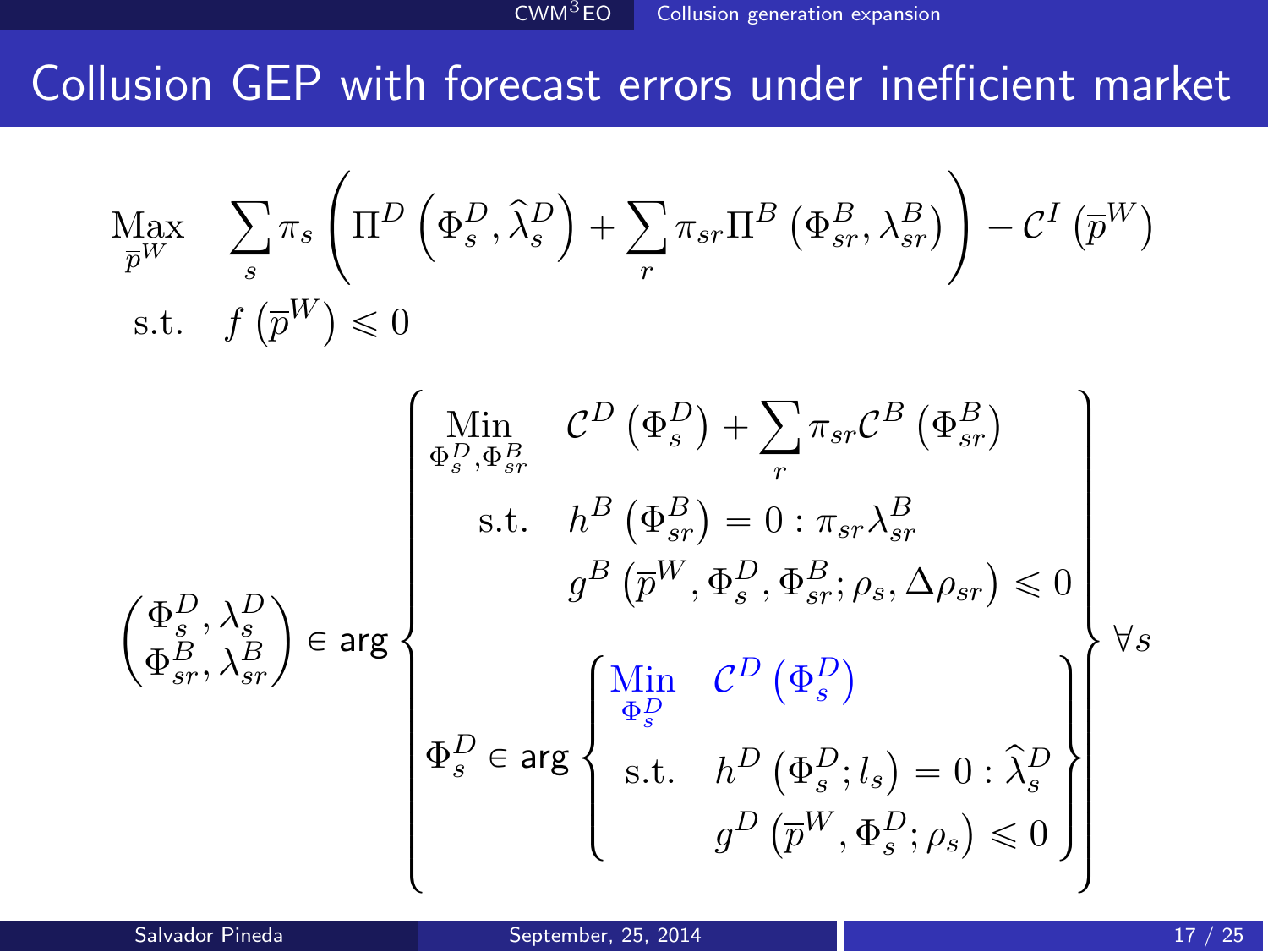#### <span id="page-17-0"></span>Generation expansion under imperfect competition

|             | Perfect competition |       |       | Collusion                                                                                               |       |       |
|-------------|---------------------|-------|-------|---------------------------------------------------------------------------------------------------------|-------|-------|
|             |                     |       |       | $\overline{p}$ (MW) $\overline{C}$ (\$M) $\psi$ (%) $\overline{p}$ (MW) $\overline{C}$ (\$M) $\psi$ (%) |       |       |
| No errors   | 410                 | 71.08 | 51.25 | 305                                                                                                     | 71.69 | 38.14 |
| Efficient   | 360                 | 72.48 | 45.02 | 200                                                                                                     | 73.84 | 25.01 |
| Inefficient | 250                 | 74.54 | 28.34 | 120                                                                                                     | 74.99 | 13.60 |

- Under a collusion the installed capacities decrease
- Forecast errors reduce the capacity and the wind share
- An efficient market designs soften the adverse effects of forecast errors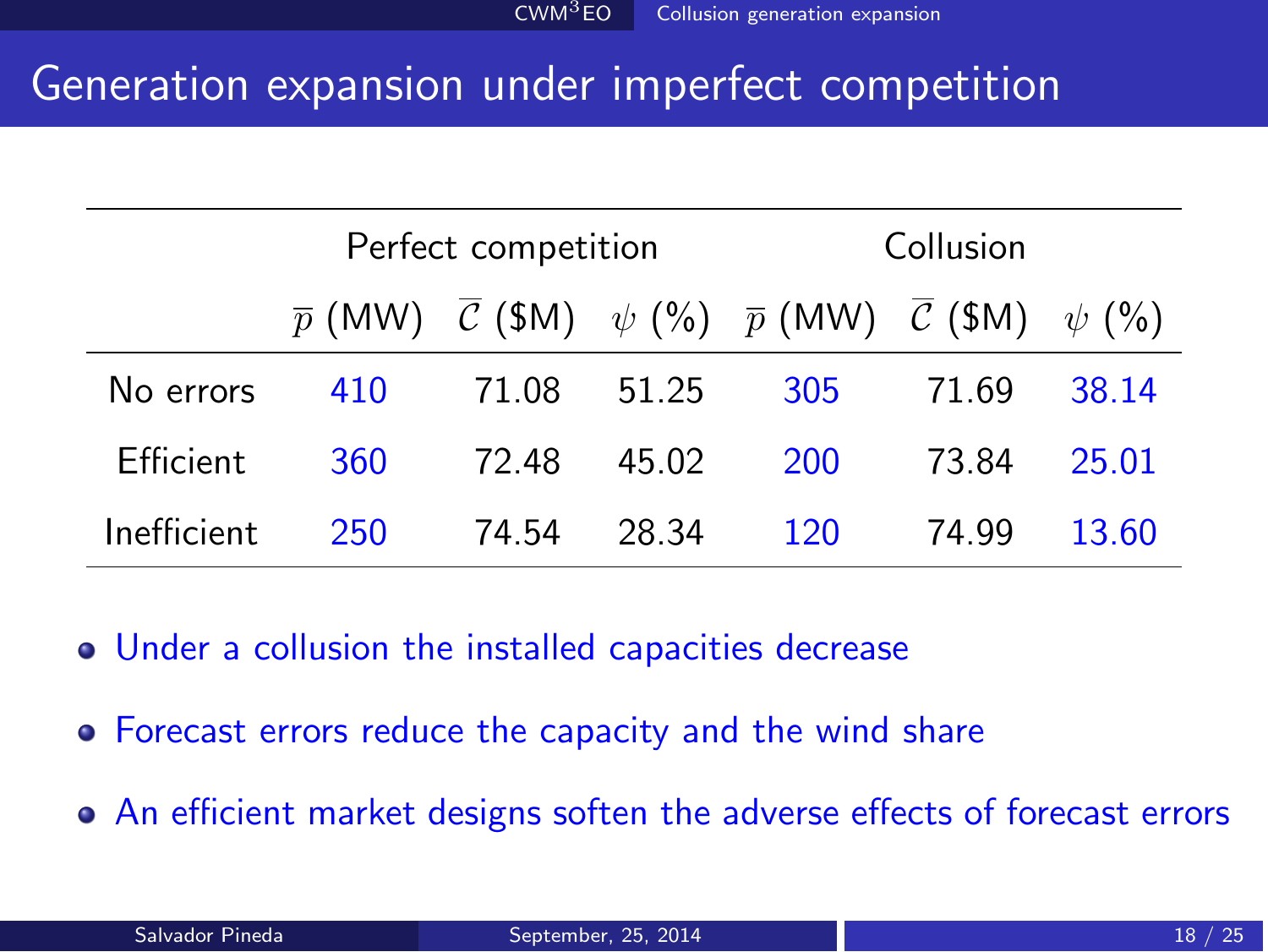#### <span id="page-18-0"></span>Generation and transmission expansion models

- **•** Investment decisions made by a central planner
- New stochastic and conventional generation
- **•** New transmission lines
- Day-ahead and a balancing market
- **•** Forecast errors of load and wind production
- **•** Efficient and inefficient market design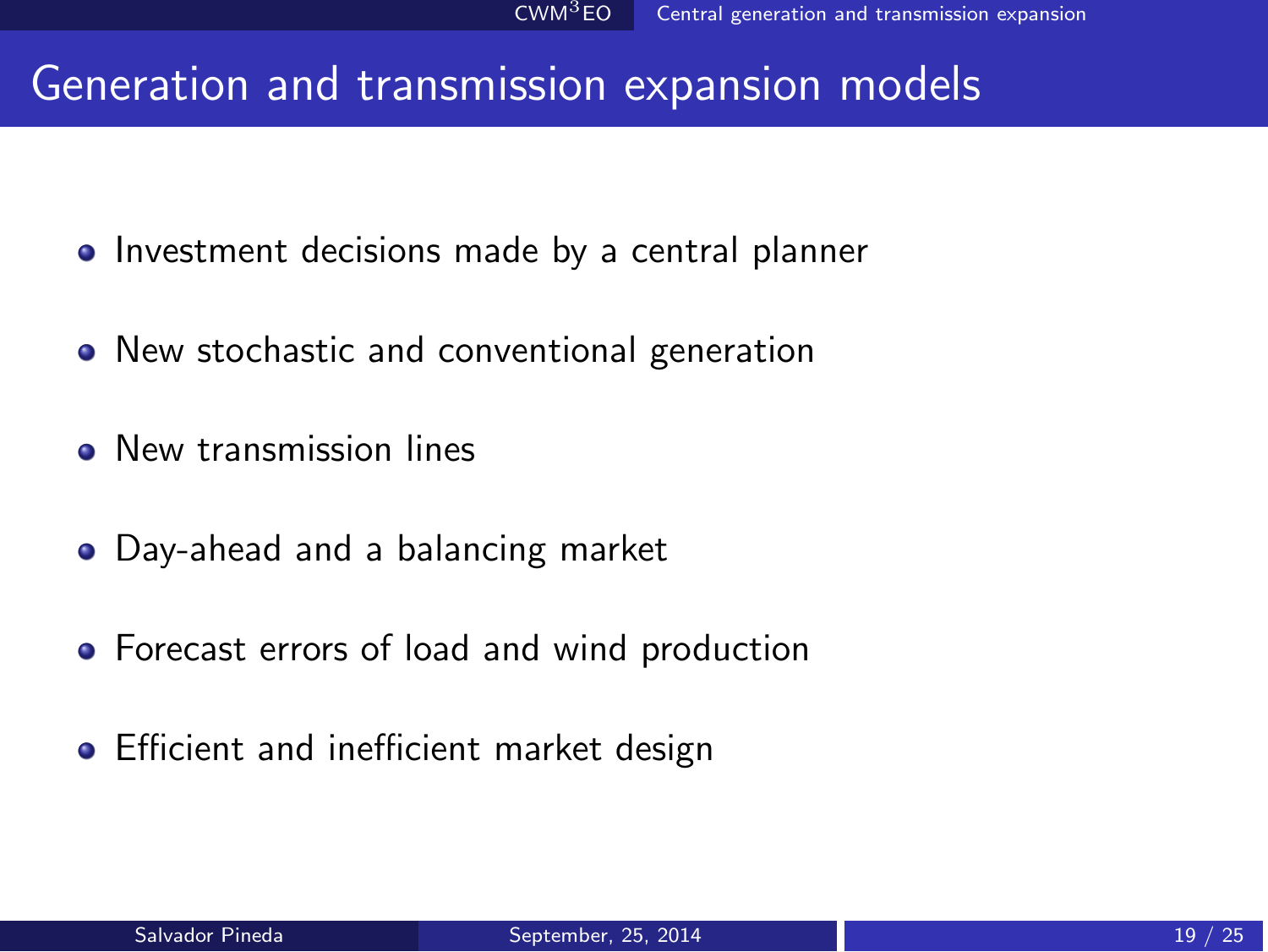#### <span id="page-19-0"></span>Generation and transmission expansion models



- 24-bus system (IEEE)
- 10 existing conventional units
- 3 flexible generating units
- Variable demand
- 4 projects of stochastic units
- 3 new flexible generating units
- 7 new transmission lines
- Renewable target of  $20/30/40\%$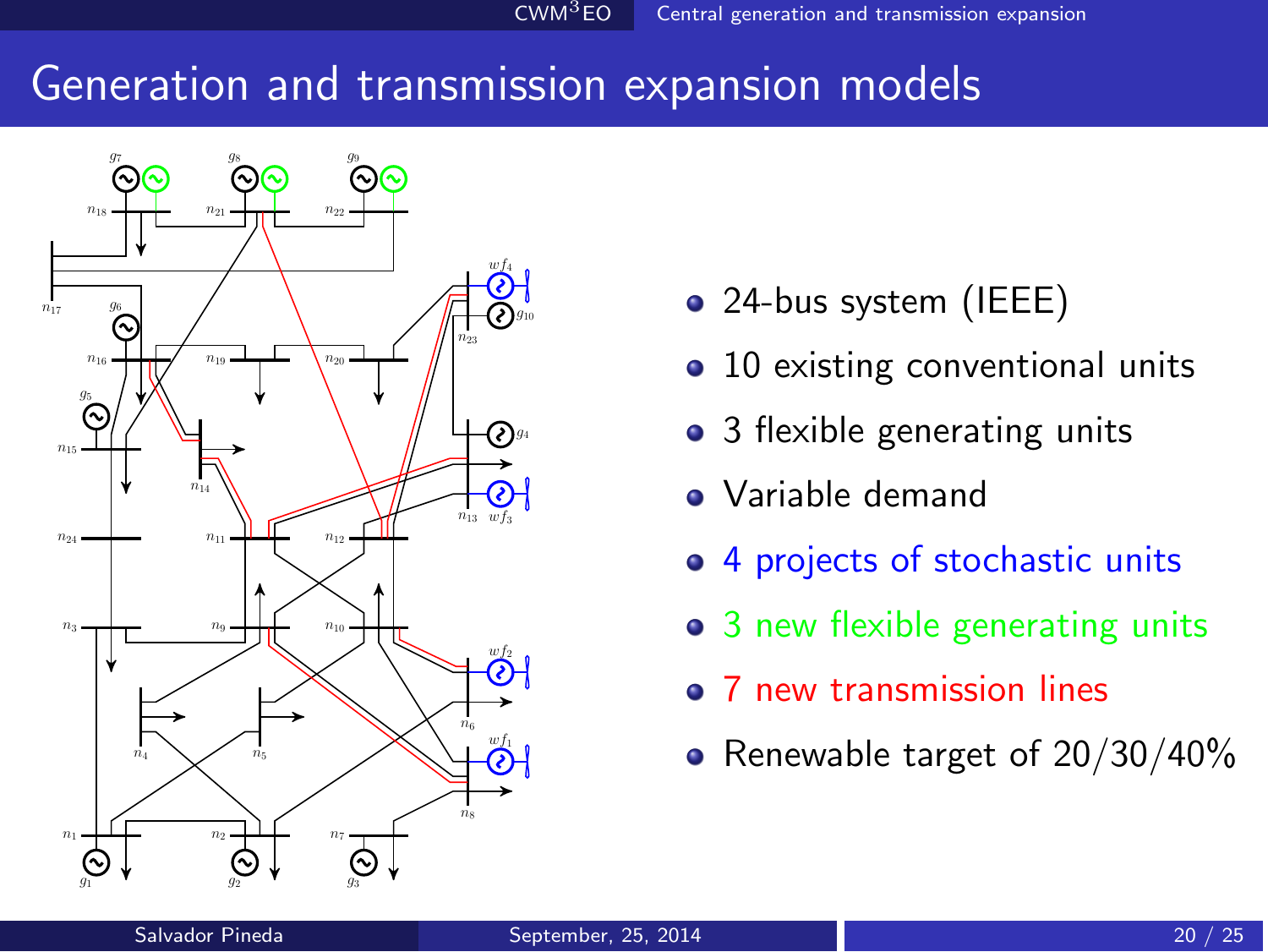### <span id="page-20-0"></span>G&T expansion for 20% renewable target

|                            |                | No errors           | Efficient | Inefficient |
|----------------------------|----------------|---------------------|-----------|-------------|
|                            | $n_6$          |                     |           | 50          |
| Wind capacity              | $n_8$          | 950                 | 1000      | 900         |
|                            | $n_{13}$       |                     |           |             |
|                            | $n_{23}$       | 400                 | 350       | 450         |
|                            | $n_{18}$       |                     |           |             |
| <b>Flexible Generation</b> | $n_{21}$       |                     | 80        |             |
|                            | $n_{22}$       |                     |           | 160         |
|                            | $n_6 n_{10}$   |                     |           |             |
|                            | $n_8$ $n_9$    |                     |           |             |
|                            | $n_{11}n_{13}$ | 175                 | 175       | 175         |
| Line capacity              | $n_{11}n_{14}$ |                     |           | 175         |
|                            | $n_{12}n_{21}$ |                     | 350       |             |
|                            | $n_{12}n_{23}$ |                     |           |             |
|                            | $n_{14}n_{16}$ |                     |           | 175         |
| Investment cost            |                | 162.6               | 165.1     | 172.8       |
| Salvador Pineda            |                | September, 25, 2014 |           |             |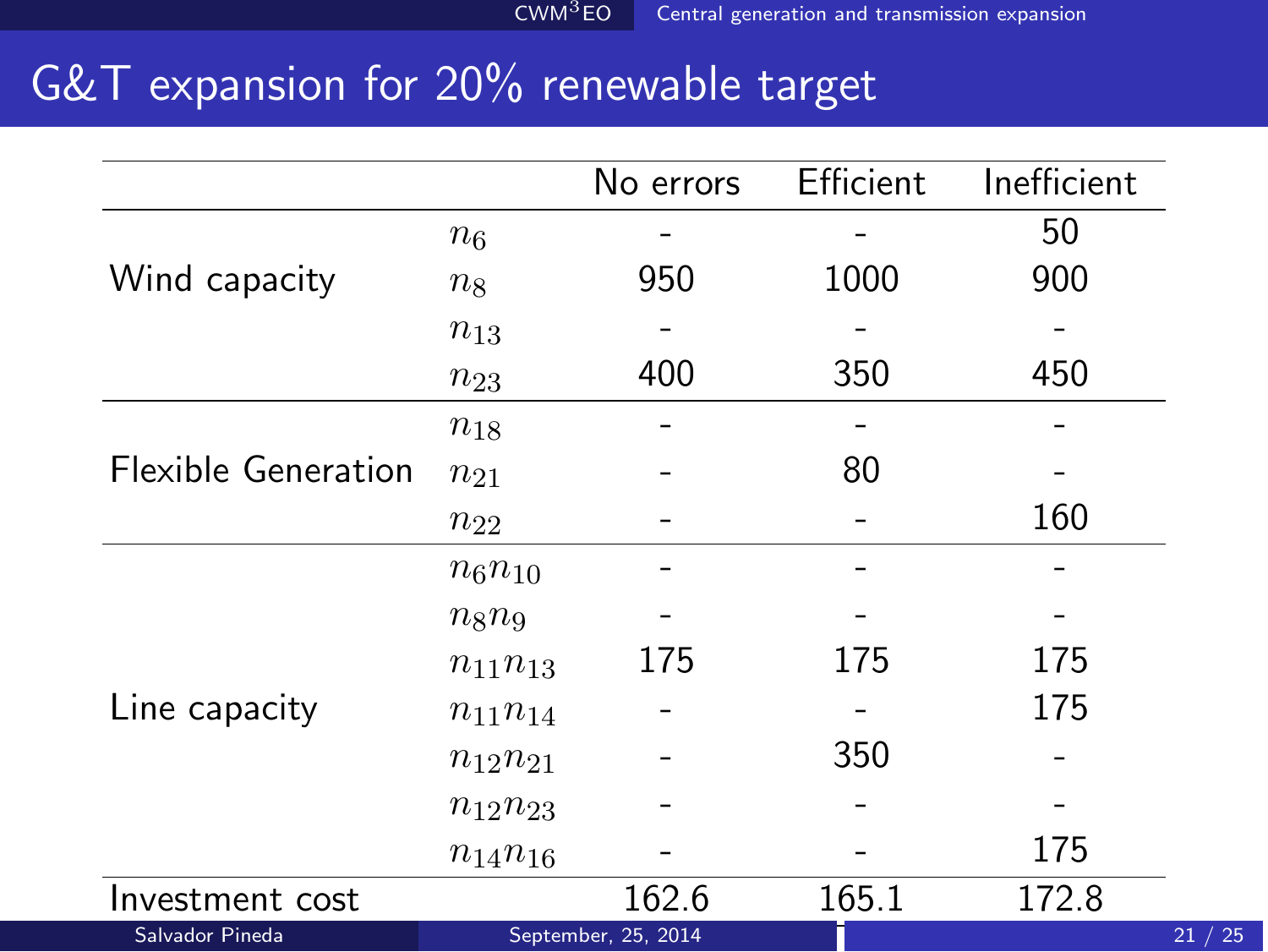#### <span id="page-21-0"></span>Impact of forecast errors on G&T expansion

|             |           | Renewable target                              |           |           |  |
|-------------|-----------|-----------------------------------------------|-----------|-----------|--|
| Market      | Expansion | 20%                                           | $30\%$    | 40%       |  |
| Efficient   | Errors    | 474.8(20)                                     | 527.8(30) | 589.2(40) |  |
|             |           | No errors 475.5(19.2) 530.7(26.5) 587.7(31.5) |           |           |  |
| Inefficient | Errors    | 484.2(20)                                     | 543.6(30) | 607.8(40) |  |
|             |           | No errors 526.5(19.3) 631.7(28.7) 728.2(36.1) |           |           |  |

- Under an efficient market, disregarding the errors will entail a reduction of the renewable target
- Under an inefficient market, disregarding the errors will entail a significant increase of the cost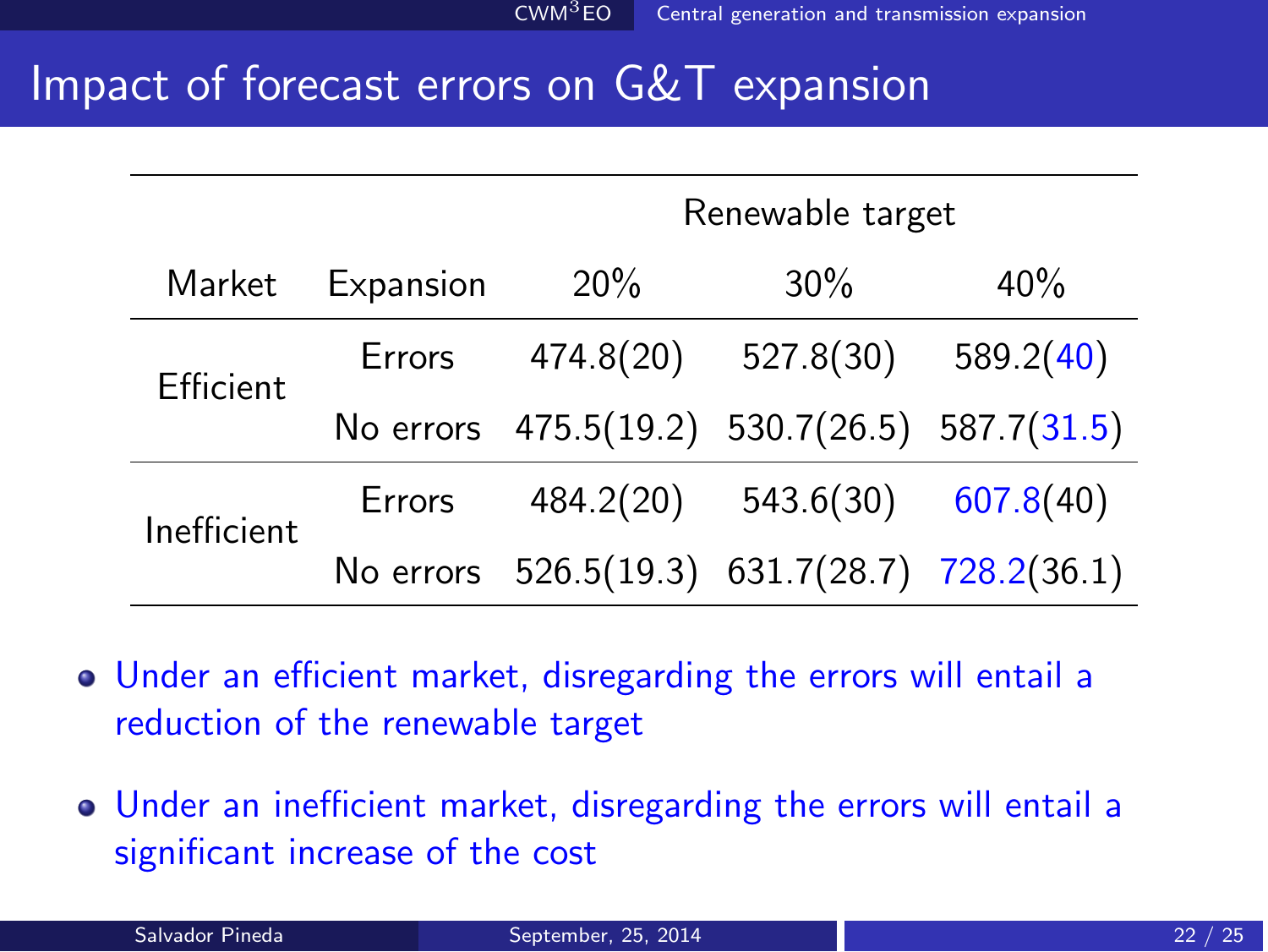#### <span id="page-22-0"></span>**Conclusions**

- We have presented a set of generation and transmission expansion models that account for the forecast errors of stochastic production
- These models can be reformulated as single-level mixed-integer linear or non-linear programming problems
- Considering production forecast errors impacts the expansion plans for the generation and transmission of power systems
- An efficient market design softens the negative effects of forecast errors and leads to cheaper expansion plans and higher penetration levels of renewable production
- The consequences of an expansion plan determined under an error-free assumption highly depend on the market design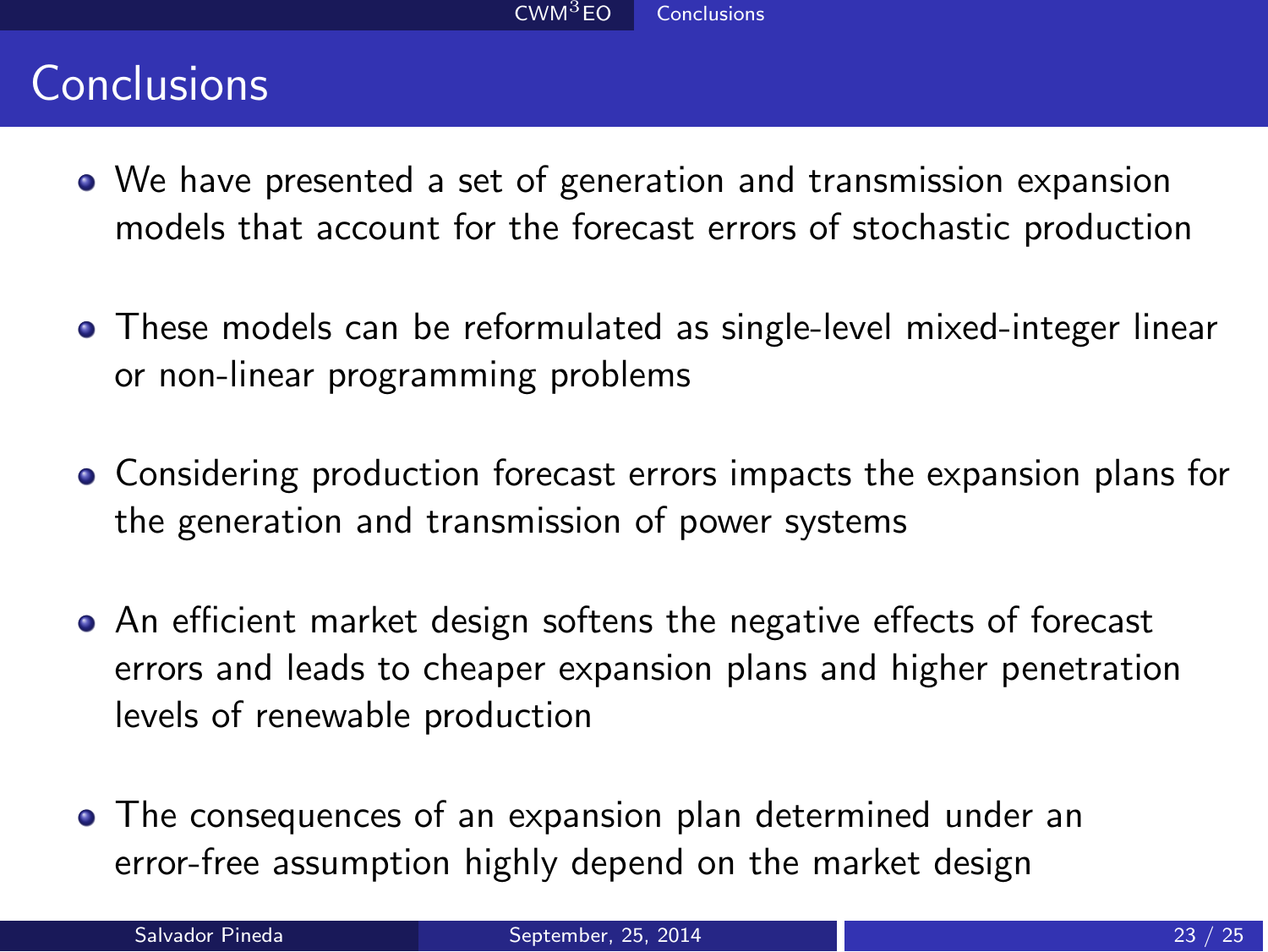#### <span id="page-23-0"></span>Future research

- Model intermediate situations at the investment level between perfect competition and collusion
- Model intermediate market designs between the paradigmatic efficient and inefficient
- Model the exercise of market power by the producers when offering in the electricity market
- Apply dedicated computational methods to improve tractability of the multi-year case